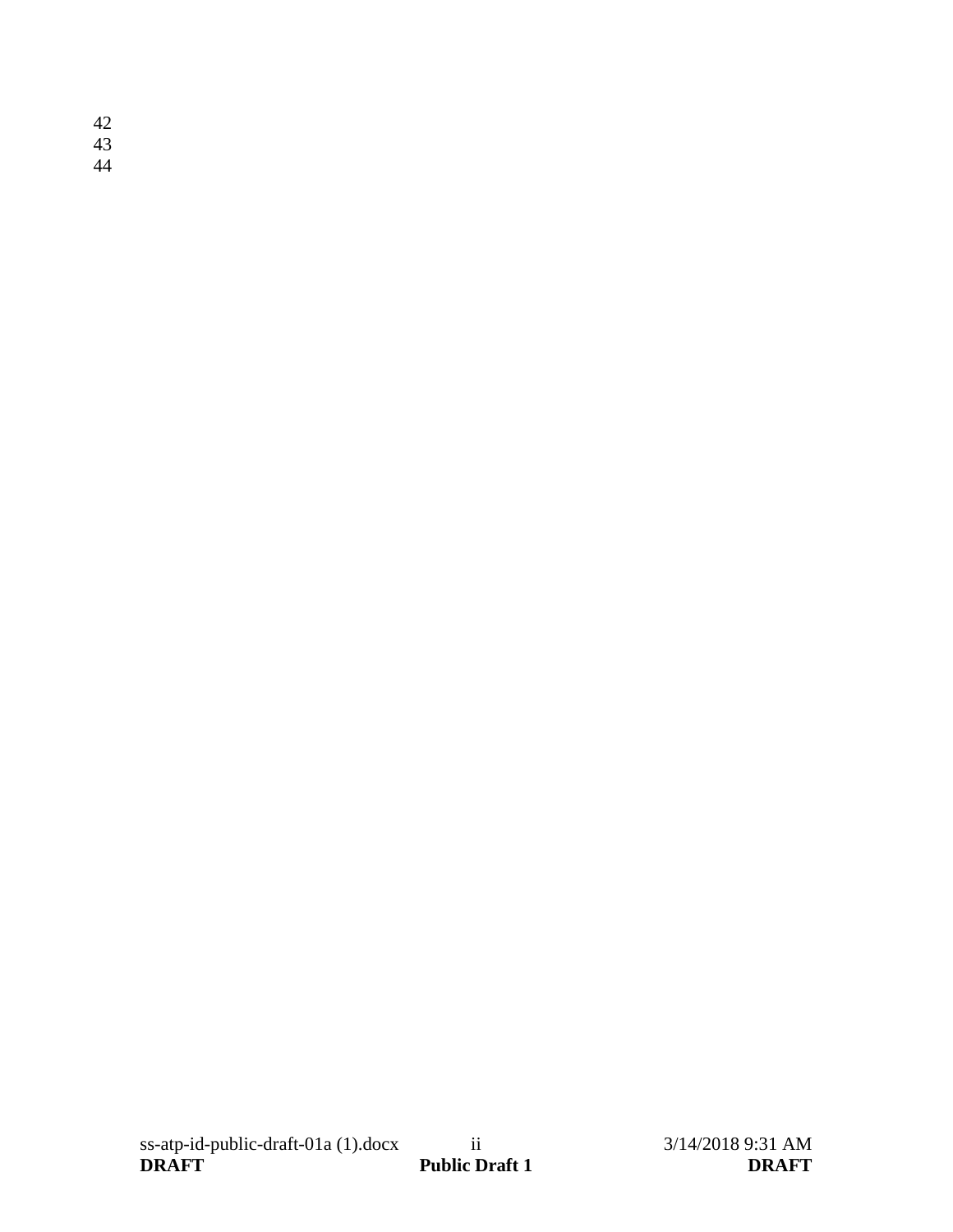# <span id="page-2-0"></span>**Abstract**

This paper defines test assertions and a test plan for testing digital forensic string search

(DFSS) tools used in computer forensics investigations. These test assertions are derived

from *Forensic String Searching Tool Requirements Specification, Version 1.0*. The test

plan can be used to determine whether a specific tool meets the requirements. The test

- assertions describe specific statements of conditions that can be checked after a test is
- executed. Each assertion generates one or more test cases consisting of a test protocol
- 52 and the expected test results. The test protocol specifies detailed procedures for setting up the test, executing the test, and measuring the test results.
- up the test, executing the test, and measuring the test results.
- 
- As this document evolves updated versions will be posted at [http://www.cftt.nist.gov](http://www.cftt.nist.gov/)
-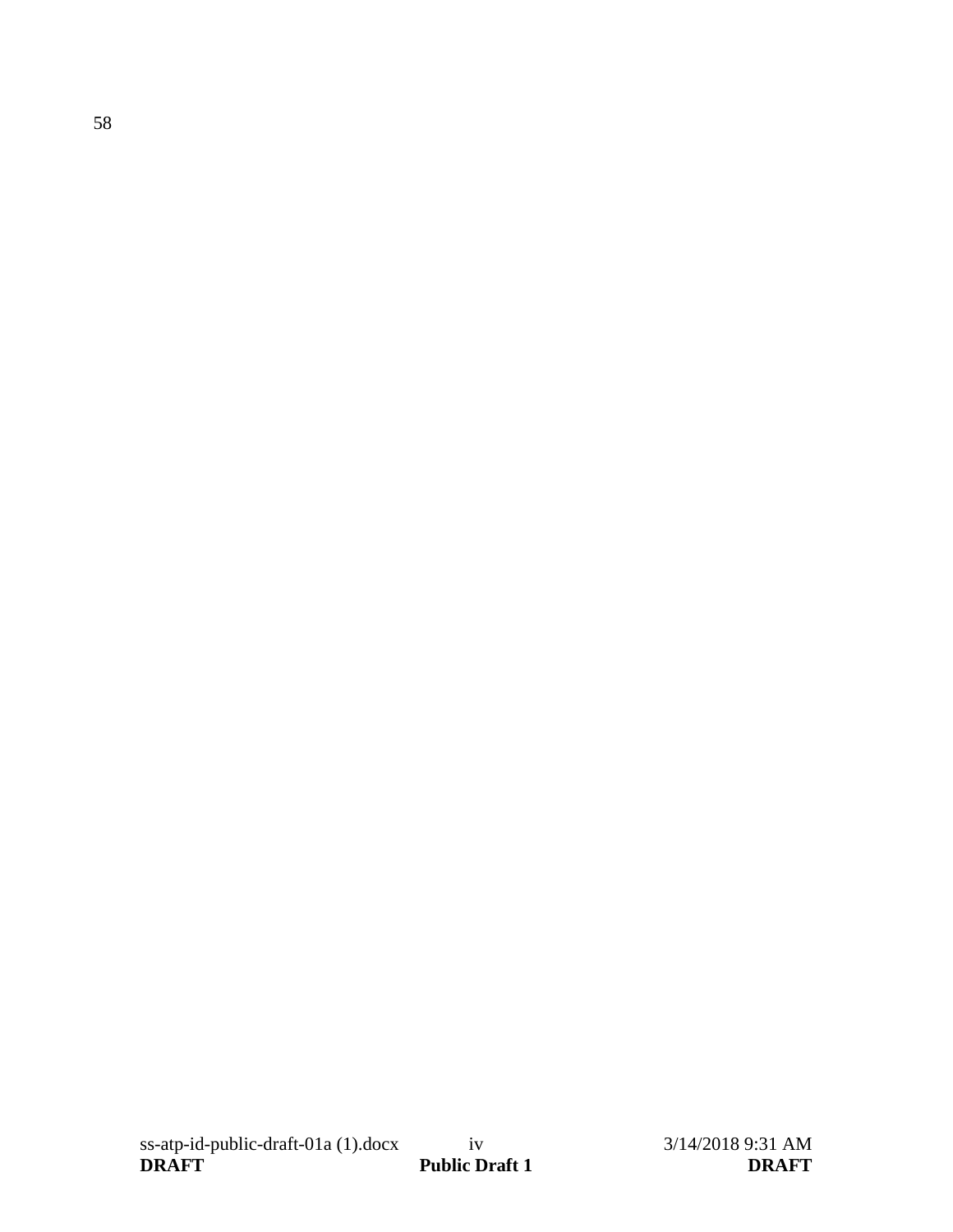| 59  |        |                                                                    |  |
|-----|--------|--------------------------------------------------------------------|--|
| 60  |        | <b>TABLE OF CONTENTS</b>                                           |  |
| 61  |        |                                                                    |  |
| 62  |        |                                                                    |  |
| 63  | 1.     |                                                                    |  |
| 64  | 2.     |                                                                    |  |
| 65  | 3.     |                                                                    |  |
| 66  | 4.     |                                                                    |  |
| 67  | 5.     |                                                                    |  |
| 68  | 6.     |                                                                    |  |
| 69  | 7.     |                                                                    |  |
| 70  | 8.     |                                                                    |  |
| 71  | 8.1    |                                                                    |  |
| 72  | 8.2    |                                                                    |  |
| 73  | 8.3    |                                                                    |  |
| 74  | 8.4    |                                                                    |  |
| 75  | 8.5    |                                                                    |  |
| 76  | 8.6    |                                                                    |  |
| 77  | 8.7    |                                                                    |  |
| 78  | 8.7.1  |                                                                    |  |
| 79  | 8.7.2  |                                                                    |  |
| 80  | 8.7.3  |                                                                    |  |
| 81  | 8.7.4  |                                                                    |  |
| 82  | 8.7.5  |                                                                    |  |
| 83  | 8.7.6  |                                                                    |  |
| 84  | 8.8    |                                                                    |  |
| 85  | 8.8.1  | FT-SS-08-Email: Search Tool-defined Queries -- Email Address  7    |  |
| 86  | 8.8.2  | FT-SS-08-Phone: Search Tool-defined Queries -- Telephone Number  7 |  |
| 87  | 8.8.3  | FT-SS-08-SS: Search Tool-defined Queries -- Social Security 7      |  |
| 88  | 8.9    |                                                                    |  |
| 89  | 8.9.1  |                                                                    |  |
| 90  | 8.9.2  |                                                                    |  |
| 91  | 8.9.3  |                                                                    |  |
| 92  | 8.9.4  |                                                                    |  |
| 93  | 8.9.5  |                                                                    |  |
| 94  | 8.9.6  |                                                                    |  |
| 95  | 8.10   |                                                                    |  |
| 96  | 8.10.1 |                                                                    |  |
| 97  | 8.10.2 |                                                                    |  |
| 98  | 8.10.3 |                                                                    |  |
| 99  |        |                                                                    |  |
| 100 |        |                                                                    |  |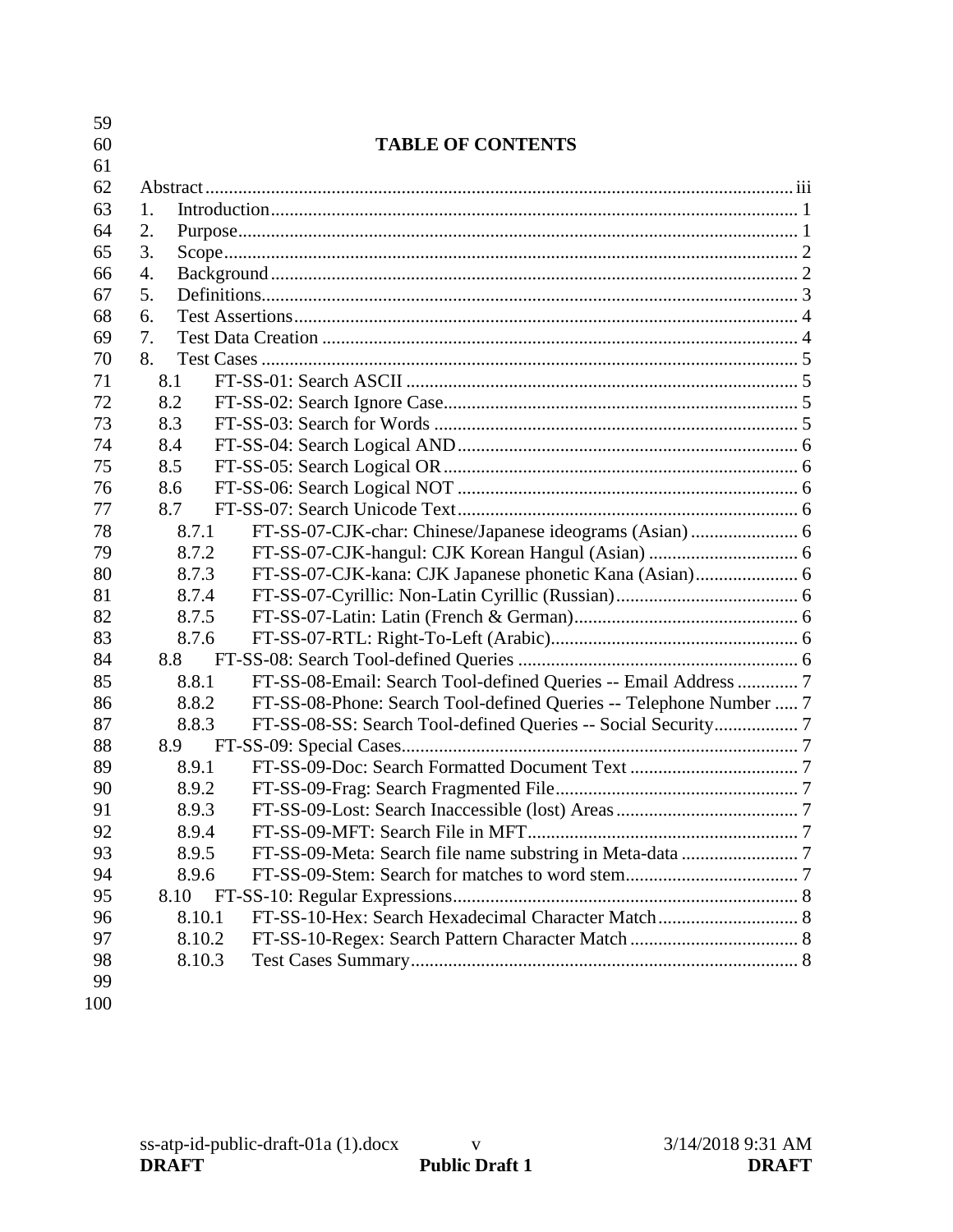# <span id="page-5-0"></span>**1. Introduction**

 There is a critical need in the law enforcement community to ensure the reliability of computer forensic tools. A means is required to ensure that forensic tools consistently produce accurate, repeatable and objective test results. The goal of the Computer Forensic Tool Testing project at the National Institute of Standards and Technology is to establish a methodology for testing computer forensic tools by development of general tool specifications, test procedures, test criteria, test sets, and test hardware. The results of this working methodology provide helpful information toolmakers can use to improve their tools, so that users of these tools can make informed choices about acquiring and using computer forensic tools, and for interested parties to better understand a tools given capabilities. Our approach for testing computer forensic tools is based on well- recognized international methodologies for conformance testing and quality testing. This project is further described at: http://www.cftt.nist.gov/.

The Computer Forensics Tool Testing (CFTT) program is a joint project of the

Department of Homeland Security (DHS), the National Institute of Justice (NIJ), and the

National Institute of Standards and Technology (NIST) Special Programs Office and

Information Technology Laboratory (ITL). CFTT is supported by other organizations,

including the Federal Bureau of Investigation, the U.S. Department of Defense Cyber

Crime Center, U.S. Internal Revenue Service Criminal Investigation Division Electronic

 Crimes Program, and the U.S. Department of Homeland Security's Bureau of Immigration and Customs Enforcement, U.S. Customs and Border Protection and U.S.

Secret Service. The objective of the CFTT program is to provide measurable assurance to

practitioners, researchers, and other applicable users that the tools used in computer

forensics investigations provide accurate results. Accomplishing this requires the

development of specifications and test methods for computer forensics tools and

subsequent testing of specific tools against those specifications.

Test results provide the information necessary for developers to improve tools, users to

make informed choices, and the legal community and others to understand the tools'

capabilities. The CFTT approach to testing computer forensics tools is based on well-

recognized methodologies for conformance and quality testing. Interested parties in the

computer forensics community can review and comment on the specifications and test

- methods posted on the CFTT Web site [\(http://www.cftt.nist.gov/\).](http://www.cftt.nist.gov/)) As this document
- evolves updated versions will be posted at the web site.
- 

# <span id="page-5-1"></span>**2. Purpose**

This paper defines test assertions and a test plan for testing digital forensic string search

(DFSS) tools, often imbedded within a multi-function digital forensic tool, used in

computer forensics investigations. These test assertions are derived from *Forensic String* 

*Searching Tool Requirements Specification, Version 1.0*. The test plan can be used to

determine whether a specific tool meets the requirements. The test assertions describe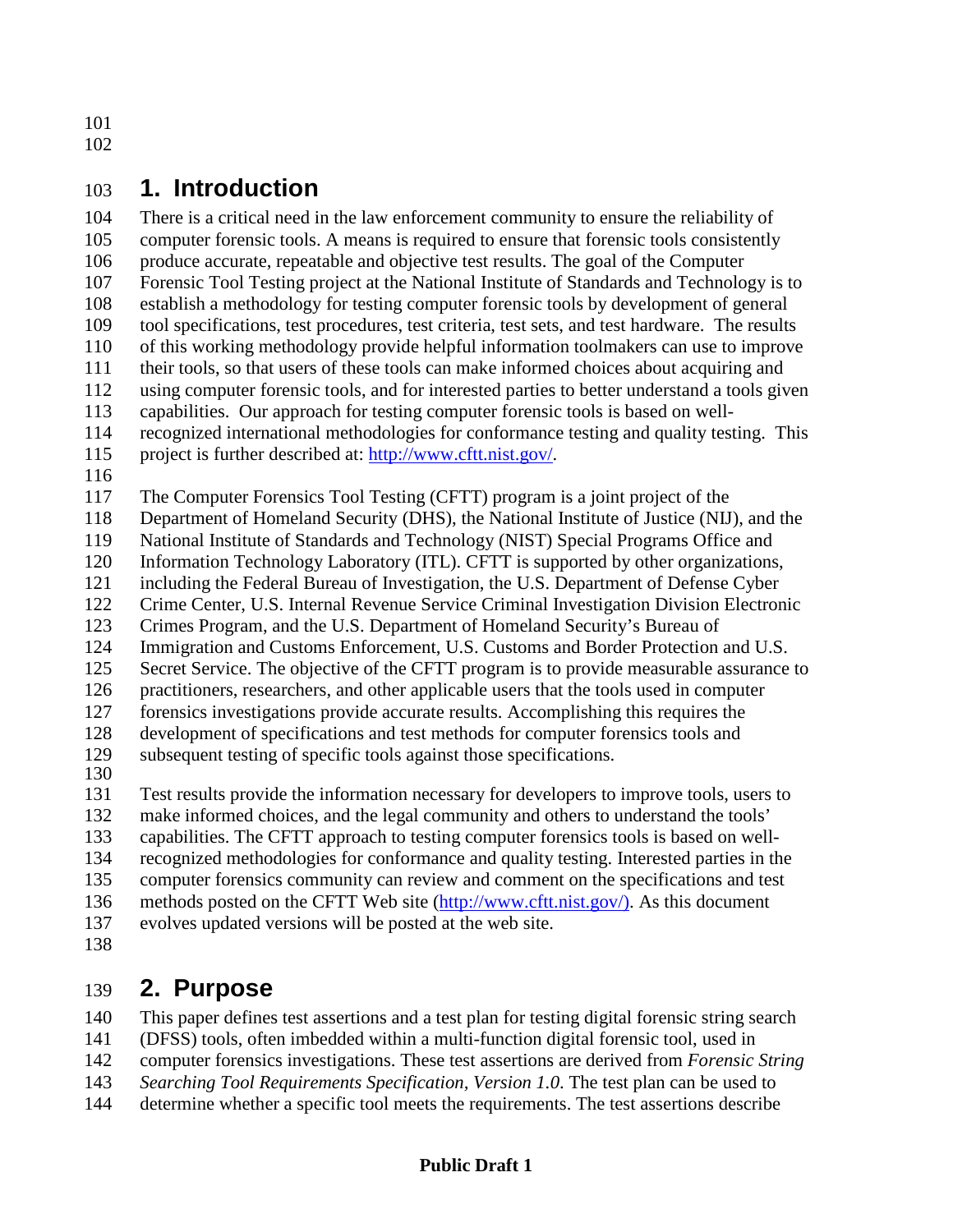specific statements of conditions that can be checked after a test is executed. Each

assertion generates one or more test cases consisting of a test protocol and the expected

test results. The test protocol specifies detailed procedures for setting up the test,

executing the test, and measuring the test results.

- 
- 

# <span id="page-6-0"></span>**3. Scope**

 The scope of this specification is limited to software tools that search acquired image files created from digital storage media.

# <span id="page-6-1"></span>**4. Background**

 A general model for operation of a DFSS tool is helpful for writing tool requirements and identifying terms useful for discussing string searching. This abstract framework gives structure and provides a general outline with which to proceed during the analysis. At an abstract level string searching involves the following:

- 
- 
- 161 o something to search with,<br>162 o someplace to search.
- 162 o someplace to search,<br>163 o something to search 1
- 

163 o something to search for, and<br>164 o search results. o search results.

 A *search engine* implements a *search algorithm* that finds where a given text string is located within something such as an image file or a storage device. A *digital forensic string search* (DFSS) *tool* provides an interface between a user and a search engine. The DFSS tool interfaces to at least one search engine, but may interface to additional search engines.

 Some place must be accessible to the DFSS tool for searching. This place is called the *search universe*. The actual search may be restricted to a subset of the search universe. Usually a forensic tool operates on a set of image files acquired from storage devices

obtained in an investigation. An image file may represent an entire storage device divided

into several partitions or just a single partition. Such an image file may contain currently

active files, deleted files and unallocated space. A search may be initiated for text strings

 that might identify files relevant to an investigation. In some situations, it may also be desirable to search unallocated space for deleted or hidden information.

In the simplest case, the user is looking for a match from the search universe to a target

search string. The tool can search for a key word like *gun* or *knife*, but it might be

directed by the user to search for both. In general, the user has a case specific list of

search terms. In another case, if the user wants the tool to find social security numbers,

groups of nine digits can be specified as a regular expression (i.e., a pattern) such as **[0-**

- **9]{9,9}** (a string of nine digits with no separators). In other cases the user might need to
- search for text that is not represented in ASCII, such as searching for the Chinese word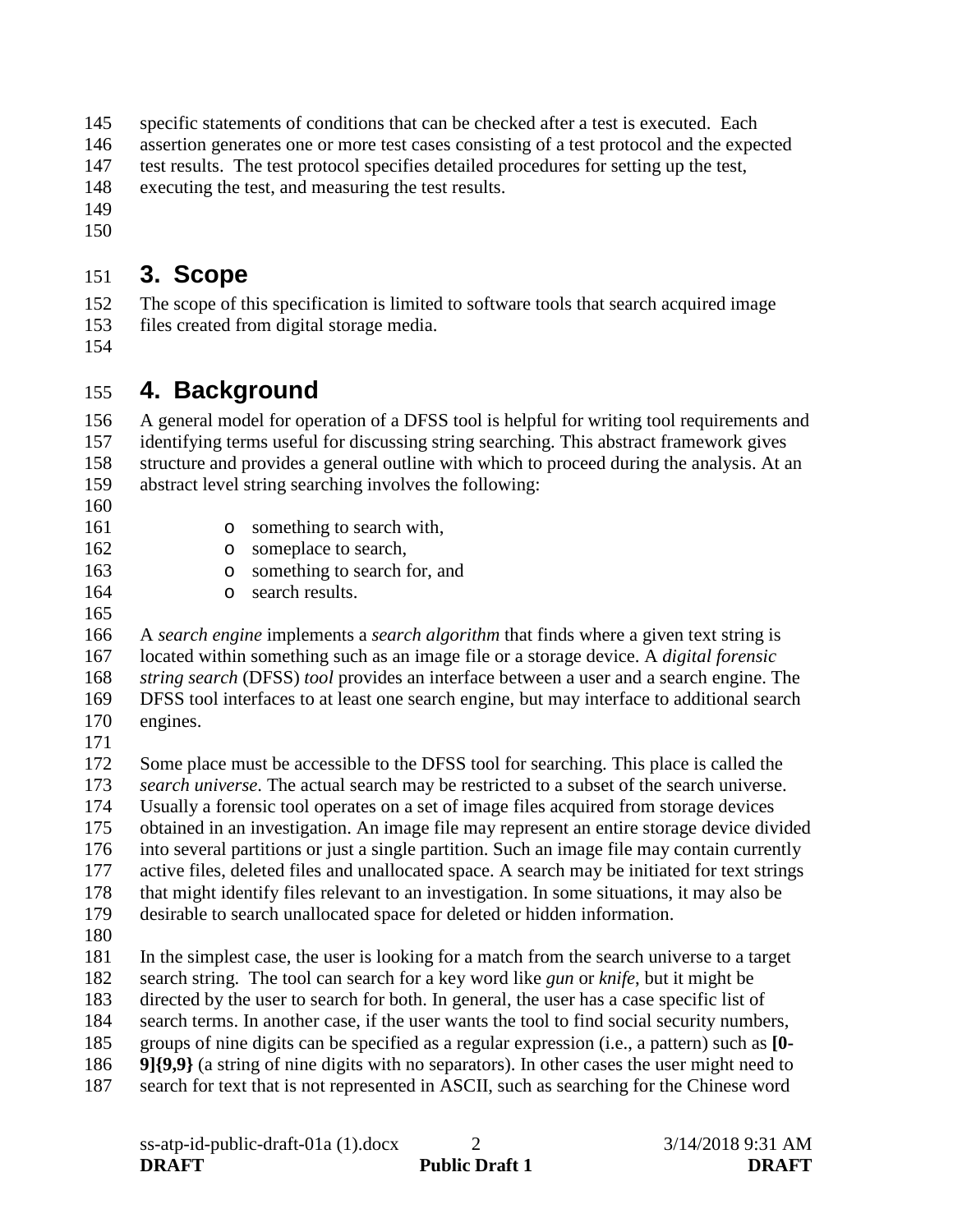188 虎 (*hu* or tiger). There are multiple possible encodings for the character (e.g., Unicode,

- 189 GB, Big 5, SHIFT JIS, etc.). It should be noted that English text may also use multiple
- 190 encodings, e.g., old Univac series computers used an encoding called *field data* and some
- 191 IBM systems used *extended binary coded decimal interchange code* (EBCDIC) to
- 192 represent text. The encoding for *Z* in ASCII is 01011010, in EBCDIC it is 11101001 and
- 193 in field data (six bits) is 011111.
- 194
- 195 As a practical matter, the *something to search for* is not just a search string but includes a 196 collection of parameters.
- 197

 After a search is performed the results must be presented to the user in a meaningful and useful way. The actual strings matched, in the case of a pattern search, and the location of the matched strings must be presented in the response such that the matched strings and surrounding context can be extracted for analysis and reporting.

# <span id="page-7-0"></span>202 **5. Definitions**

203 The following terms are used in this document to describe string searching.

204

| <b>Term</b>                   | <b>Definition</b>                                                                                                                                                                                                                                                                                                                                                                                                                                                                                                                                                                                                                                                                                |  |  |
|-------------------------------|--------------------------------------------------------------------------------------------------------------------------------------------------------------------------------------------------------------------------------------------------------------------------------------------------------------------------------------------------------------------------------------------------------------------------------------------------------------------------------------------------------------------------------------------------------------------------------------------------------------------------------------------------------------------------------------------------|--|--|
| Digital forensic search tool: | Interfaces to one or more <i>string search engines</i> .                                                                                                                                                                                                                                                                                                                                                                                                                                                                                                                                                                                                                                         |  |  |
| DFSS:                         | Abbreviation for digital forensic search tool.                                                                                                                                                                                                                                                                                                                                                                                                                                                                                                                                                                                                                                                   |  |  |
| String search engine:         | Implements a string search algorithm that takes a <i>query</i><br>and a search universe and returns a query response set.                                                                                                                                                                                                                                                                                                                                                                                                                                                                                                                                                                        |  |  |
| Query:                        | A set of <i>search parameters</i> that specify a <i>match set</i> .                                                                                                                                                                                                                                                                                                                                                                                                                                                                                                                                                                                                                              |  |  |
| Search parameters*:           | Search pattern: a string specifying in some pattern<br><i>matching language</i> substrings of the search<br>universe.<br>Search engine: the implementation of a particular<br>search algorithm that executes a search query.<br>Character representation: the interpretation of the<br>bit patterns of the search area by the query.<br>Ignore case: the upper-case and lower-case<br>variations of a character match.<br>Text direction: the direction words (left-to-right or<br>right-to-left) are written in the text.<br>Search type: One of pattern match, word, stem,<br>physical, logical, or index. These are the most<br>common, but a search engine may define other<br>search types. |  |  |
| Pattern matching language:    | A language, such as the regular expression language of<br>UNIX used by the grep tool, for specifying strings that<br>satisfy a query.                                                                                                                                                                                                                                                                                                                                                                                                                                                                                                                                                            |  |  |

<span id="page-7-1"></span><sup>∗</sup> These are the most common search parameters, but a search engine may define others.

 $\overline{a}$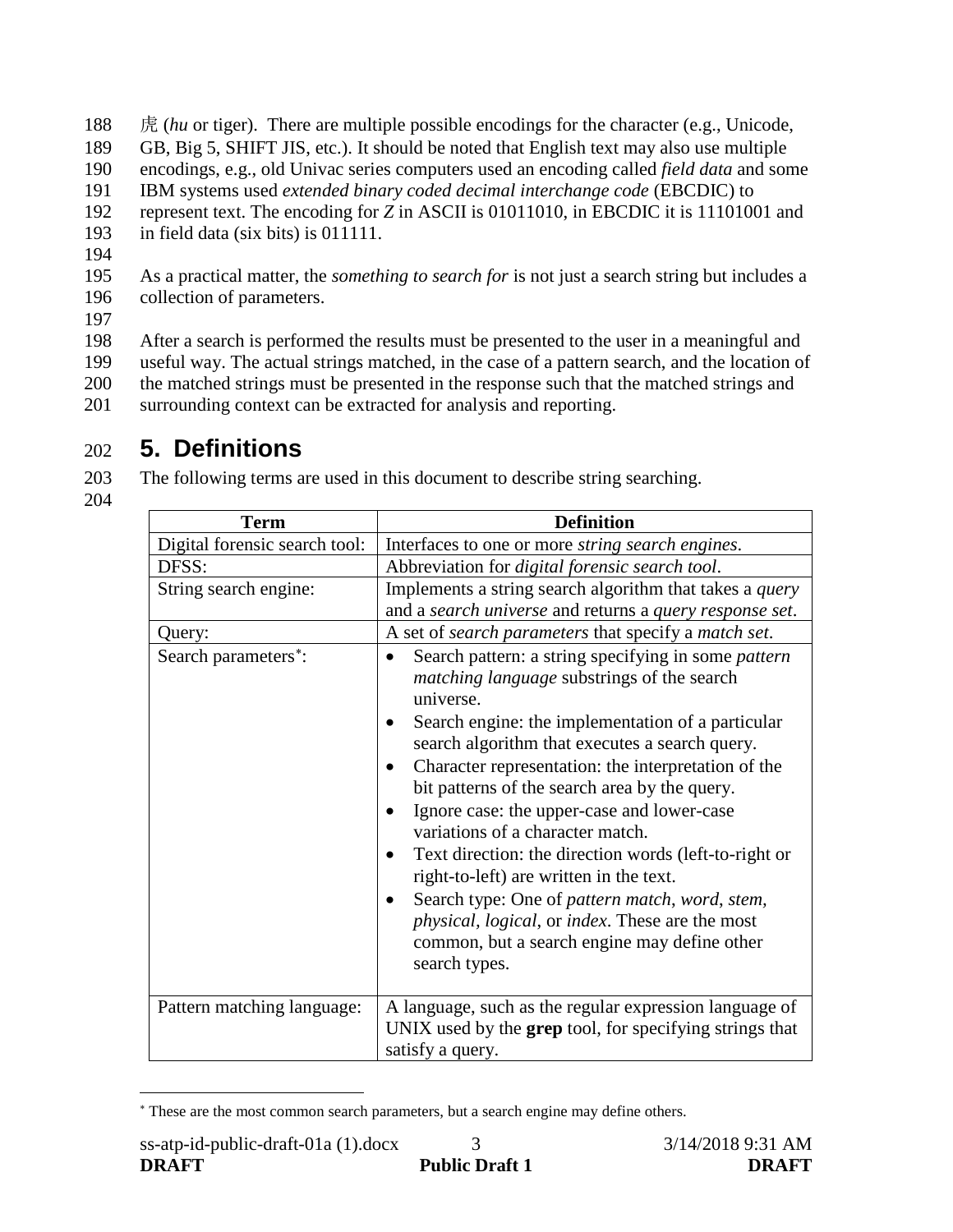| <b>Term</b>                  | <b>Definition</b>                                        |  |  |
|------------------------------|----------------------------------------------------------|--|--|
| <b>Location Description:</b> | A location description is composed of four items:        |  |  |
|                              | Matching string                                          |  |  |
|                              | 2. Object identification (e.g., file name and path)      |  |  |
|                              | 3. Offset within the object (e.g., sector address)       |  |  |
|                              | 4. Length of matching string                             |  |  |
|                              | The offset and length are sometimes omitted.             |  |  |
| Search hit:                  | The string matching the query and a <i>location</i>      |  |  |
|                              | <i>description</i> within the search area.               |  |  |
| Match set:                   | The set of substrings from the search universe specified |  |  |
|                              | by a query, i.e., the expected result to be returned by  |  |  |
|                              | executing a query.                                       |  |  |
| Query response set:          | The set of search hits returned by a query.              |  |  |
| Search universe:             | The search universe may be either the content of some    |  |  |
|                              | type of digital media or an image file taken from some   |  |  |
|                              | type of digital media. The media may be either           |  |  |
|                              | unformatted or formatted with one or more file systems   |  |  |
|                              | (e.g., FAT, NTFS, HFS, etc.).                            |  |  |

206

<span id="page-8-0"></span>207

# 208 **6. Test Assertions**

 This section lists test assertions for string searching. The test assertions are described in typical set terminology. A *set* is a collection of *elements*. In this case, a set is a collection of strings. The response set is the set of strings actually returned by a query. The match set is the expected result to be returned by executing a query. An object can be a file, a location in meta-data or a location in unallocated space. 214

- 215 **SS-CA-01.** All elements of the response set are members of the match set for the 216 query.
- 217 **SS-CA-02.** All members of the match set are included in the response set for the 218 query.
- 219 **SS-CA-03.** All objects containing an element of the response set are identified.
- 220 **SS-CA-04.** An accurate location description is included for each element in the 221 response set.
- 222 **SS-CA-05.** Text of response displays the appropriate glyph for the text representation. 223

# <span id="page-8-1"></span>224 **7. Test Data Creation**

225 A set of two image files serves as test data for execution of these test cases. Each image 226 is created with known content and a set of corresponding queries for each test. Each test 227 image covers a set of related file systems. The two images cover the following:

- 228
- 229 Windows based file systems: FAT, ExFAT, NTFS and unallocated storage.

| $ss$ -atp-id-public-draft-01a (1).docx |                       | 3/14/2018 9:31 AM |
|----------------------------------------|-----------------------|-------------------|
| <b>DRAFT</b>                           | <b>Public Draft 1</b> | <b>DRAFT</b>      |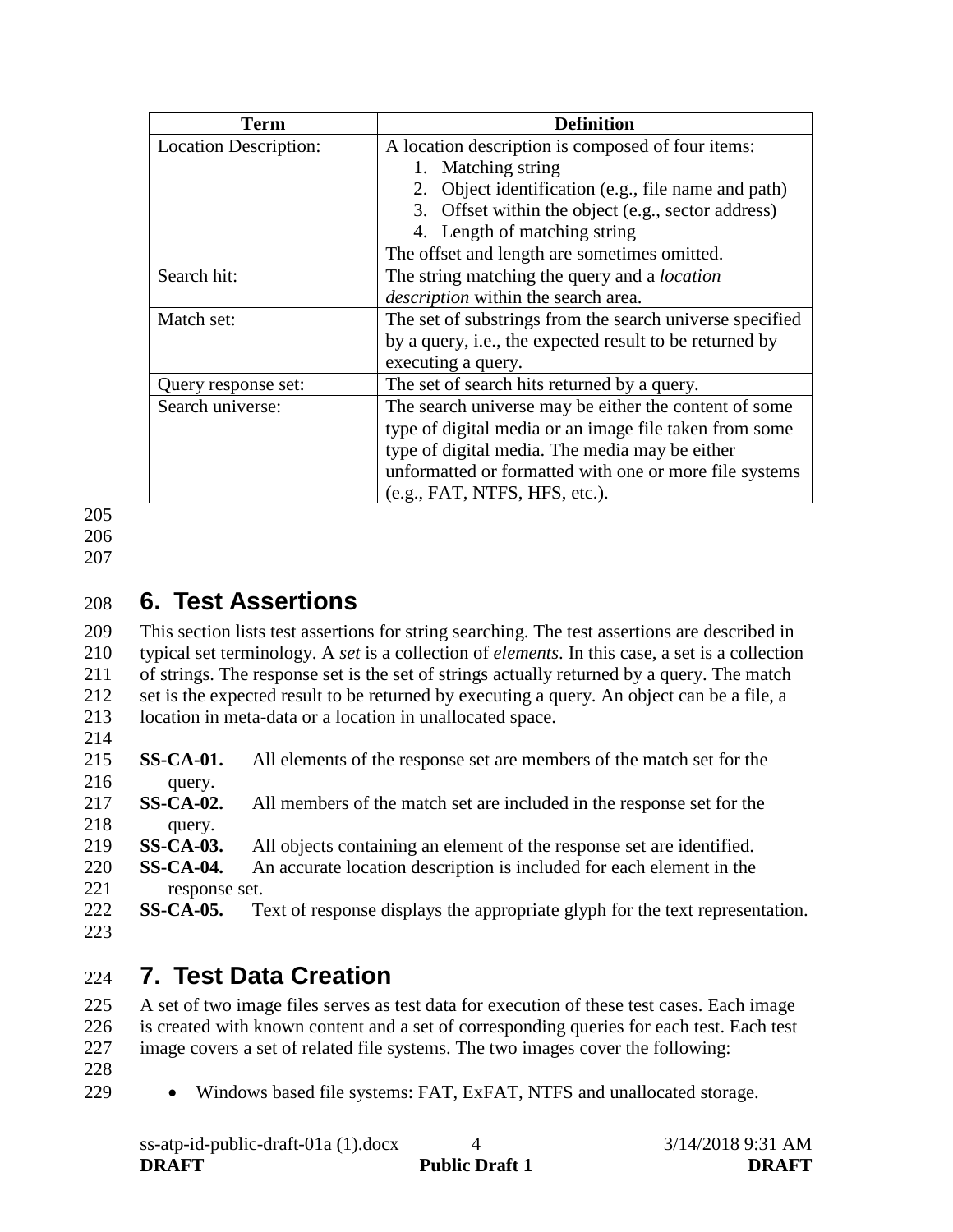| 230        | UNIX based file systems: HFS+, HFS+ (Case Sensitive), and ext4.                                    |
|------------|----------------------------------------------------------------------------------------------------|
| 231<br>232 | The following guidelines were followed for image creation:                                         |
| 233        |                                                                                                    |
| 234        | Before any partitions or test data are placed on the source drive, a background<br>$\bullet$       |
| 235        | value of hex zeros is written to each sector.                                                      |
| 236        | Full drive images are created with multiple partitions. Each source drive has<br>$\bullet$         |
| 237        | multiple partitions.                                                                               |
| 238        | The target string of a query is placed in at least one active plain text file and one<br>$\bullet$ |
| 239        | deleted plain text file in every partition.                                                        |
| 240        | A target string may be represented in ASCII, Unicode or both.<br>$\bullet$                         |
| 241        | When Unicode is used, the target string is represented in UTF-8, UTF-16-BE and<br>$\bullet$        |
| 242        | <b>UTF-16-LE.</b>                                                                                  |
| 243        | Unicode strings are included to cover the following:                                               |
| 244        | Latin based alphabets with diacritical marks, such as Spanish, French and<br>$\circ$               |
| 245        | German                                                                                             |
| 246        | Right-to-left languages (RTL) such as Hebrew, Arabic, Farsi or Urdu.<br>$\circ$                    |
| 247        | and Asian languages such as, Chinese, Japanese and Korean (CJK).<br>O                              |
| 248        | File names for meta-data search.<br>$\Omega$                                                       |
| 249        | The following special case search strings are created:                                             |
| 250        | Search target is in formatted text such as in Microsoft Word or HTML,<br>$\circ$                   |
| 251        | Search target split across cluster boundary of a fragmented file,<br>$\circ$                       |
| 252        | Search target located in a location not normally accessible through the<br>$\circ$                 |
| 253        | operating system and file system,                                                                  |
| 254        | Search target located in a small file stored internally to the NTFS \$MFT,<br>$\circ$              |
| 255        | Search target embedded in a file name (located in file system meta-data),<br>O                     |
| 256        | Search target appears in inflected forms for <i>stemming</i> search, e.g., knife<br>$\circ$        |
| 257        | and knives.                                                                                        |
| 258        |                                                                                                    |
| 259        | Additional test images can be created by the tester to cover other areas of interest.              |
|            |                                                                                                    |

# <span id="page-9-0"></span>**8. Test Cases**

Each test case is described below.

# <span id="page-9-1"></span>*8.1 FT-SS-01: Search ASCII*

Search for an ASCII string. The string should be a single word, e.g., *DireWolf*.

# <span id="page-9-2"></span>*8.2 FT-SS-02: Search Ignore Case*

 Search for an ASCII string with *ignore case* turned on. The string should appear in multiple files with variations of case in each file, e.g., *WOLF, Wolf, wolf and DireWolf*.

# <span id="page-9-3"></span>*8.3 FT-SS-03: Search for Words*

 Search for an ASCII string that is a word with *match case* turned on. The target string should match a substring of a second string, but the tested tool should not report a match.

| $ss$ -atp-id-public-draft-01a (1).docx |                       | 3/14/2018 9:31 AM |
|----------------------------------------|-----------------------|-------------------|
| <b>DRAFT</b>                           | <b>Public Draft 1</b> | <b>DRAFT</b>      |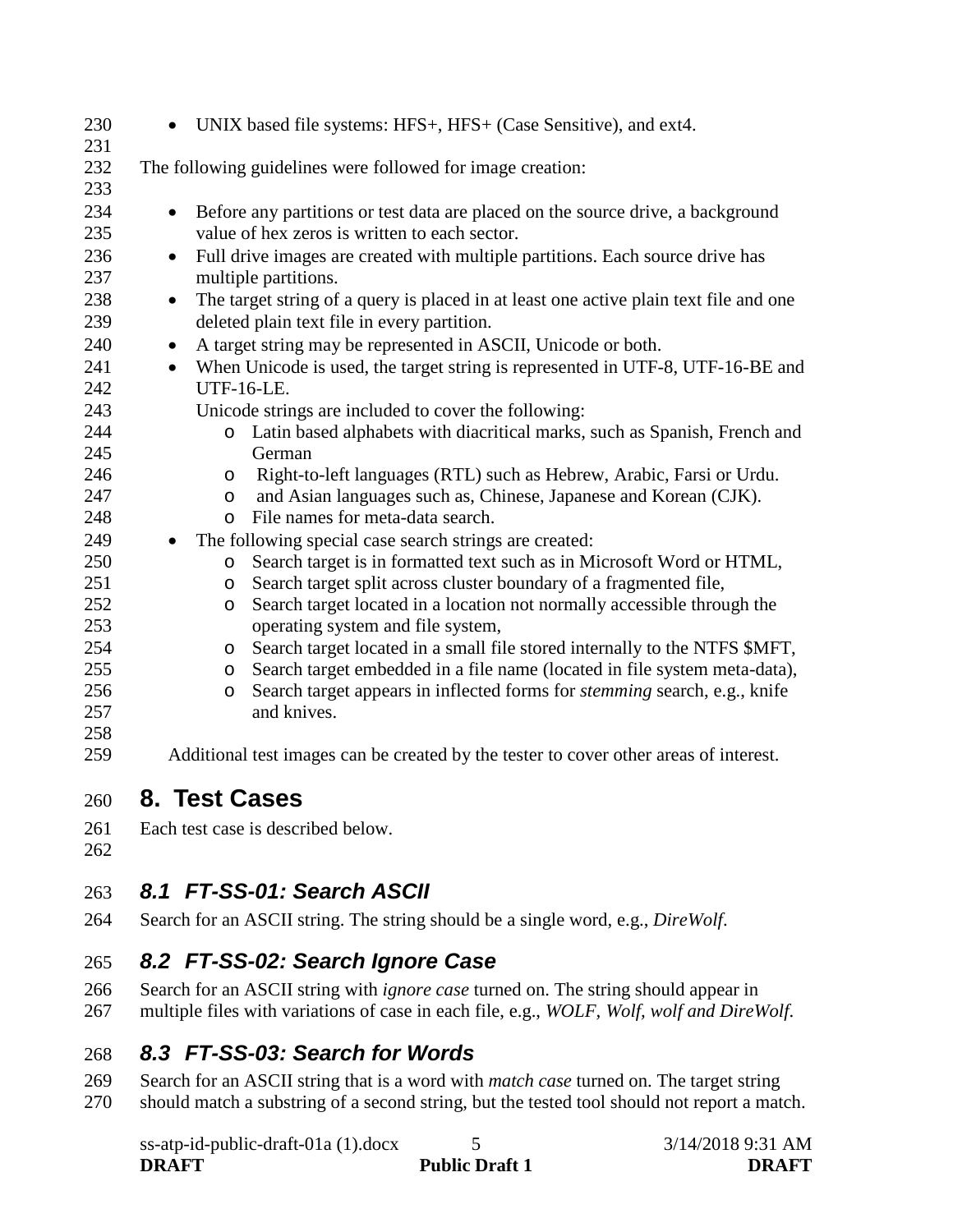## <span id="page-10-0"></span>271 *8.4 FT-SS-04: Search Logical AND*

- 272 Search for a file that contains two target strings, e.g., a file with both the string *panda* and
- <span id="page-10-1"></span>273 the string *fox*.

# 274 *8.5 FT-SS-05: Search Logical OR*

275 Search for a file that contains either of two search strings, e.g., either the string *WereWolf* 276 or the string *DireWolf*.

### <span id="page-10-2"></span>277 *8.6 FT-SS-06: Search Logical NOT*

278 Search for a file that contains one string, but not another given string, e.g., file contains 279 the string *fox*, but the file does not contain the string *tiger*.

## <span id="page-10-3"></span>280 *8.7 FT-SS-07: Search Unicode Text*

- 281 All the variations of FT-SS-07 are Unicode string searches for non-English strings. Each
- 282 variation tests a different situation: CJK (Chinese/Japanese/Korean), non-Latin alphabet,
- <span id="page-10-4"></span>283 Latin alphabet with diacritical marks, and right-to-left presentation.

#### 284 **8.7.1 FT-SS-07-CJK-char: Chinese/Japanese ideograms (Asian)**

- 285 FT-07-CJK-char tests searching strings from the CJK logographic characters used in
- 286 Asia, e.g., 中国 (Zhong Guo = China), 東京 (Tokyo).

### <span id="page-10-5"></span>287 **8.7.2 FT-SS-07-CJK-hangul: CJK Korean Hangul (Asian)**

288 Search for a Korean Hangul character, e.g., 서울 (Seoul).

### <span id="page-10-6"></span>289 **8.7.3 FT-SS-07-CJK-kana: CJK Japanese phonetic Kana (Asian)**

- 290 Search for a string in each of the Japanese syllabic scripts, katakana and hiragana, e.g.,  $\lambda$
- 291  $\forall$   $\nu$  (Subaru) and みつびし (Mitsubishi).

### <span id="page-10-7"></span>292 **8.7.4 FT-SS-07-Cyrillic: Non-Latin Cyrillic (Russian)**

293 Search for a target written in Cyrillic, e.g., Сибирь (Siberia).

#### <span id="page-10-8"></span>294 **8.7.5 FT-SS-07-Latin: Latin (French & German)**

- 295 Search for a target containing Latin characters with diacritic marks such as umlauts,
- <span id="page-10-9"></span>296 accents, tildes or cedillas.

### 297 **8.7.6 FT-SS-07-RTL: Right-To-Left (Arabic)**

- 298 Search for a target in a language written right-to-left, such as Hebrew, Arabic, Farsi or
- 299 Urdu, e.g., الكسكس) couscous).
- 300

## <span id="page-10-10"></span>301 *8.8 FT-SS-08: Search Tool-defined Queries*

- 302 Many tools offer pre-defined queries for common data elements such as email addresses,
- 303 URLs, IP numbers, credit card numbers, telephone numbers or social security numbers.

| ss-atp-id-public-draft-01a (1).docx |                       | 3/14/2018 9:31 AM |
|-------------------------------------|-----------------------|-------------------|
| <b>DRAFT</b>                        | <b>Public Draft 1</b> | <b>DRAFT</b>      |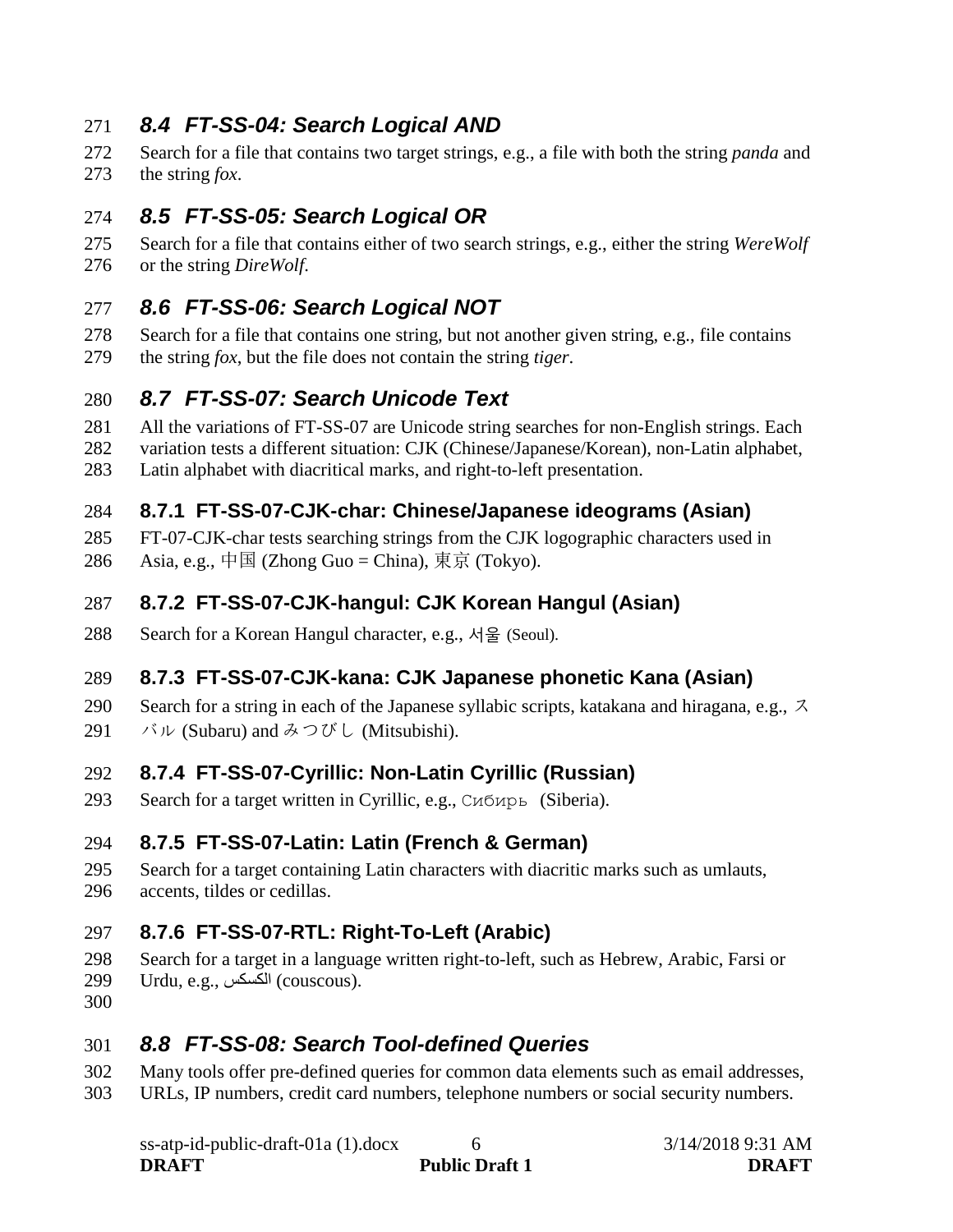#### <span id="page-11-0"></span>304 **8.8.1 FT-SS-08-Email: Search Tool-defined Queries -- Email Address**

305 Search for email addresses with a predefined query.

#### <span id="page-11-1"></span>306 **8.8.2 FT-SS-08-Phone: Search Tool-defined Queries -- Telephone**  307 **Number**

308 Search for telephone numbers with a predefined query. The phone numbers should be in 309 a variety of formats such as, (901)555-555, 800-555-5555 or 301.555-5555.

#### <span id="page-11-2"></span>310 **8.8.3 FT-SS-08-SS: Search Tool-defined Queries -- Social Security**

311 Search for social security numbers with a predefined query.

# <span id="page-11-3"></span>312 *8.9 FT-SS-09: Special Cases*

- 313 There are many unique situations that a string search tool might miss. The variations for
- 314 test case FT-SS-09 test some common situations that a tool might not be designed to
- <span id="page-11-4"></span>315 search.

### 316 **8.9.1 FT-SS-09-Doc: Search Formatted Document Text**

- 317 Formatted documents, such as, Microsoft Office, PDF, or HTML, may imbed formatting
- 318 tags within a string. Search for targets with embedded formatting.

## <span id="page-11-5"></span>319 **8.9.2 FT-SS-09-Frag: Search Fragmented File**

320 Search for a target that is split across two file fragments. The target will not be found if a 321 tool searches the data image in physical order rather than logical file order.

### <span id="page-11-6"></span>322 **8.9.3 FT-SS-09-Lost: Search Inaccessible (lost) Areas**

- 323 Search for a target that is placed in a location that is inaccessible to normal file system
- 324 operations, e.g., in a system area before any partitions, in partition slack after the last
- <span id="page-11-7"></span>325 cluster, or after the last partition but before the end of the storage device.

### 326 **8.9.4 FT-SS-09-MFT: Search File in MFT**

327 The NTFS file system will store a small file within the Master File Table (\$MFT). Search 328 for a string within a file stored in the \$MFT.

## <span id="page-11-8"></span>329 **8.9.5 FT-SS-09-Meta: Search file name substring in Meta-data**

330 Search for a target that is a substring of a file name.

## <span id="page-11-9"></span>331 **8.9.6 FT-SS-09-Stem: Search for matches to word stem**

- 332 Some search tools offer *stemming search*, that is searching for all the inflected forms of a
- 333 word-stem, not just the word itself. For example, a search for *plan* would also find the
- 334 following: *plans, planner, planning, planned*, etc. However, *planet* should not be
- 335 reported as a match.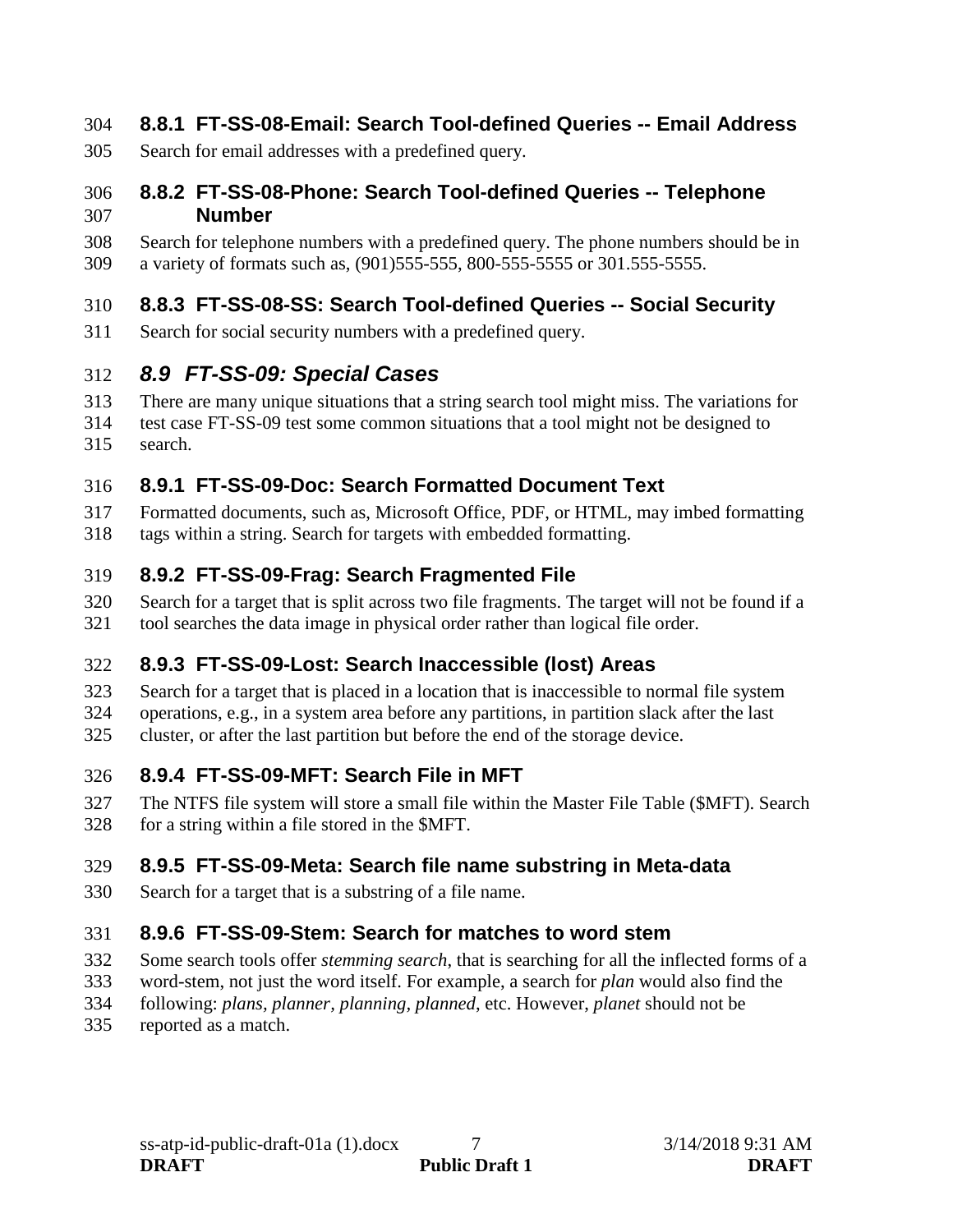# <span id="page-12-0"></span>336 *8.10FT-SS-10: Regular Expressions*

- 337 A complete test of regular expressions would be a major undertaking, the POSIX
- 338 specification for regular expressions is over 70 pages. In addition, since forensic tools use
- 339 several different regular expression grammars, no one set of test cases would work for all
- 340 tools. The following test cases cover two basic cases.

## <span id="page-12-1"></span>341 **8.10.1 FT-SS-10-Hex: Search Hexadecimal Character Match**

342 Specify the search for an ASCII string as a string of hexadecimal characters, e.g., search 343 for *panda* as \x70\x61\x6e\x64\x61.

# <span id="page-12-2"></span>344 **8.10.2 FT-SS-10-Regex: Search Pattern Character Match**

- 345 Search with a simple regular expression pattern, e.g., [abc] (match either a or b or c). 346
- 347

## <span id="page-12-3"></span>348 **8.10.3 Test Cases Summary**

- 349 These are the actual search targets for the CFTT String Search test images available from 350 [www.cfreds.nist.gov.](http://www.cfreds.nist.gov/) A test tool is provided with Federated Testing to assist in running 351 the test cases and evaluating the test results.
- 
- 352

#### 353 **Table 1 String Search Test Cases**

| Case       | Search Target | Tool Settings   | Test Goal          |
|------------|---------------|-----------------|--------------------|
| $FT-SS-01$ | DireWolf      | $Case = Match$  | Search ASCII       |
|            |               | Case            |                    |
|            |               | $ASCII = True$  |                    |
|            |               | Unicode $=$     |                    |
|            |               | False           |                    |
|            |               | Whole Words =   |                    |
|            |               | False           |                    |
| $FT-SS-02$ | wolf          | Case = Ignore   | Search Ignore Case |
|            |               | Case            |                    |
|            |               | $ASCII = True$  |                    |
|            |               | Unicode $=$     |                    |
|            |               | False           |                    |
|            |               | Whole Words =   |                    |
|            |               | False           |                    |
| $FT-SS-03$ | Wolf          | $Case = Match$  | Search for Words   |
|            |               | Case            |                    |
|            |               | $ASCII = True$  |                    |
|            |               | Unicode $=$     |                    |
|            |               | False           |                    |
|            |               | Whole Words =   |                    |
|            |               | True            |                    |
| $FT-SS-04$ | panda and fox | $Logical = AND$ | Search Logical AND |
|            |               | $ASCII = True$  |                    |
|            |               | Whole Words =   |                    |
|            |               | True            |                    |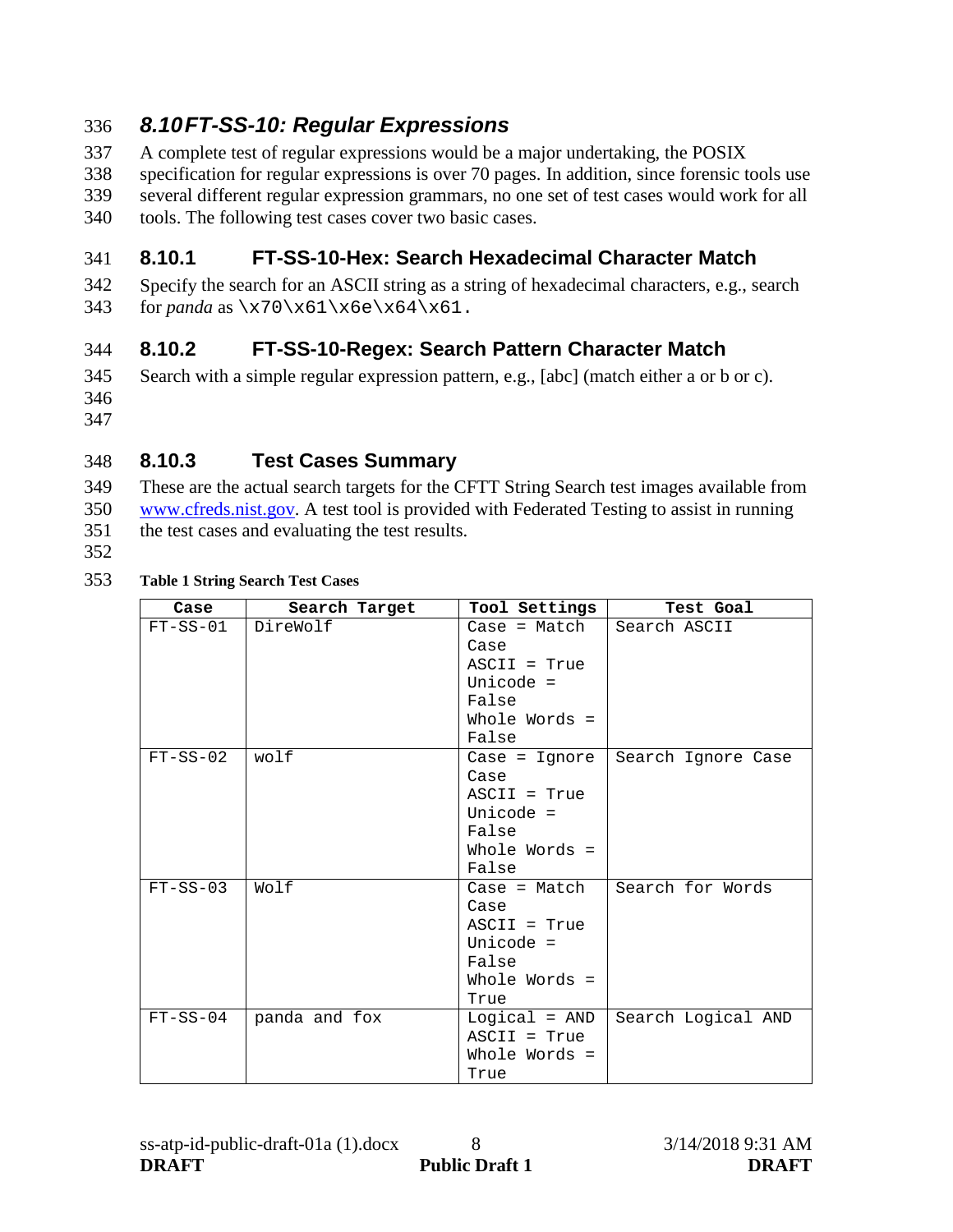| Case        | Search Target          | Tool Settings          | Test Goal           |
|-------------|------------------------|------------------------|---------------------|
|             |                        | $Case = Match$         |                     |
|             |                        | Case                   |                     |
| $FT-SS-05$  | Were or Dire           | $Logical = OR$         | Search Logical OR   |
|             |                        | $Case = Match$         |                     |
|             |                        | Case                   |                     |
| $FT-SS-06$  | fox and not tiger      | $Logical = NOT$        | Search Logical NOT  |
|             |                        | $Case = Ignore$        |                     |
|             |                        | Case                   |                     |
| $FT-SS-07-$ | 中国                     | Unicode $=$            | Search Unicode      |
| CJK-char    | 東京                     | True                   | Chinese/Japanese    |
|             |                        |                        | ideograms (Asian)   |
| $FT-SS-07-$ | 서울                     | Unicode =              | Search Unicode CJK  |
| $CJK-$      |                        | True                   | Korean Hangul       |
| hangul      |                        |                        | (Asian)             |
| $FT-SS-07-$ | スバル                    | $\overline{$ Unicode = | Search Unicode CJK  |
| CJK-kana    | みつびし                   | True                   | Japanese phonetic   |
|             |                        |                        | Kana (Asian)        |
| $FT-SS-07-$ | Сибирь                 | Unicode =              | Search Unicode      |
| Cyrillic    |                        | True                   | Cyrillic (Russian)  |
| $FT-SS-07-$ | garçon                 | Unicode =              | Search Unicode      |
| Latin       | Schönheit              | True                   | Latin (French &     |
|             |                        |                        | German)             |
| $FT-SS-07-$ | الكسكس                 | Unicode =              | Search Unicode RTL  |
| <b>RTL</b>  |                        | True                   | (Arabic)            |
| $FT-SS-08-$ | tool defined           | Email Address          | Search Tool-defined |
| Email       |                        | = True                 | Queries -- Email    |
|             |                        | Unicode =              | Address             |
|             |                        | True                   |                     |
|             | FT-SS-08- tool defined | Telephone              | Search Tool-defined |
| Phone       |                        | Number = True          | Queries --          |
|             |                        | Unicode =              | Telephone Number    |
|             | FT-SS-08- tool defined | True                   | Search Tool-defined |
| SS          |                        | Social                 | Queries -- Social   |
|             |                        | Security $=$<br>True   |                     |
|             |                        | Unicode =              | Security            |
|             |                        | True                   |                     |
| $FT-SS-09-$ | shotgun                | $Case = Ignore$        | Search Formatted    |
| Doc.        | flintlock              | Case                   | Document Text       |
|             | rifle                  | ASCII = True           |                     |
|             | revolver               | Unicode =              |                     |
|             | longbow                | True                   |                     |
|             | crossbow               | Whole Words =          |                     |
|             | peroxide               | True                   |                     |
|             | nitroglycerin          |                        |                     |
| $FT-SS-09-$ | California             | $Case = Ignore$        | Search Fragmented   |
| Fraq        | Washington             | Case                   | File                |
|             |                        | ASCII = True           |                     |
|             |                        | Unicode =              |                     |
|             |                        | False                  |                     |
|             |                        | Whole Words =          |                     |
|             |                        | True                   |                     |